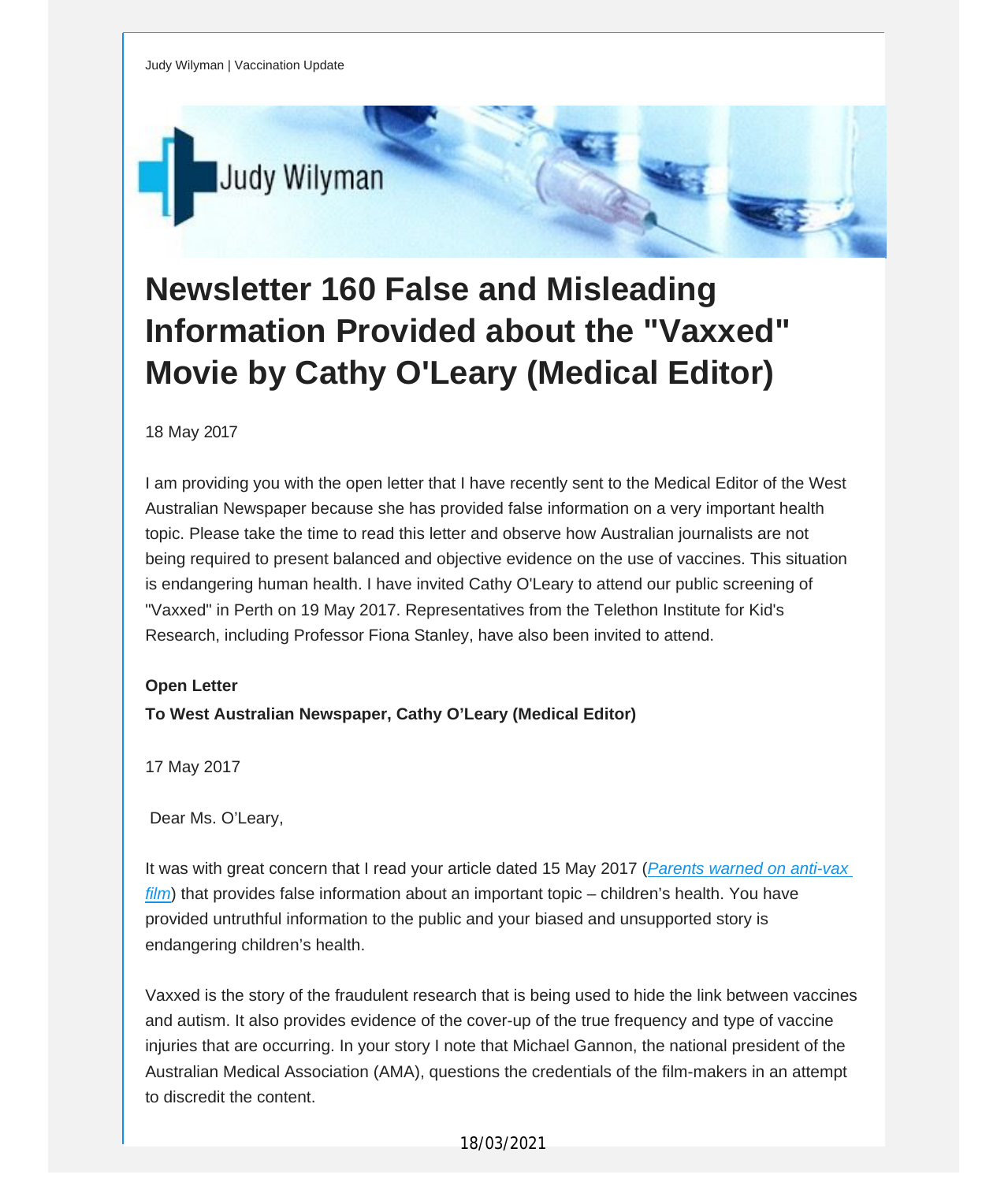Your newspaper story did not explain what the film was about and I presume this is because you have not seen the film. Therefore I am formally inviting you and your journalist colleagues to come to the screening of ["Vaxxed: From Cover-up to Catastrophe](http://vaccinationdecisions.us8.list-manage1.com/track/click?u=f20605fde3732e41929f4a3f2&id=01a1f7ec73&e=fec8337d3c)" on Friday evening 19th May at 7.15 pm. We will reserve a chair with your name on it and if you are unable to attend please ask one of your colleagues to come in your place. There will be a Q and A discussion after the screening.This is also an invitation to journalists from the Post who are copied into this email.

### **Here is the false information that you provided in your story on the Vaxxed screening**:

- The film is not anti-vaccination. It provides evidence of the cover-up of the scientific literature that demonstrates vaccines (specifically the MMR vaccine) are a cause of autism.
- It is produced by a respected medical investigative journalist, Del Bigtree, who has been producing medical documentaries for many years.
- The link between vaccines and autism has not been discredited and this is described in my PhD thesis published on the [University of Wollongong website.](http://vaccinationdecisions.us8.list-manage.com/track/click?u=f20605fde3732e41929f4a3f2&id=2a05e93cce&e=fec8337d3c)
- Over [130 peer-reviewed studies](http://vaccinationdecisions.us8.list-manage.com/track/click?u=f20605fde3732e41929f4a3f2&id=6dc9da85b6&e=fec8337d3c) show that vaccines are a plausible cause of autism and *Vaxxed* provides evidence that researchers at the US CDC were asked to destroy the evidence they found in their 2004 study that proved the MMR vaccine causes autism.
- Outbreaks of measles show that many vaccinated children are still getting measles.
- Catherine Hughes, a parent activist who has no qualifications in vaccination science or policy, has falsely claimed that the film has been discredited. Visit the [Vaxxed website](http://vaccinationdecisions.us8.list-manage.com/track/click?u=f20605fde3732e41929f4a3f2&id=af23dd3a72&e=fec8337d3c) to watch the film for yourself and to find out about the credentials of the film.
- People are not vaccinating to "protect the herd" because the vaccines we are using in 2017 have not been added to control epidemics of these diseases. They were added after the serious risk of these diseases was reduced for the majority of the Australian population [\(Professor Fiona Stanley, 2001\).](http://vaccinationdecisions.us8.list-manage.com/track/click?u=f20605fde3732e41929f4a3f2&id=07e4a5ffb9&e=fec8337d3c) And they have always been voluntary.
- The addition of each vaccine to the schedule correlates to the 5-fold increase in lifethreatening chronic illness and auto-immune diseases in Australian children since 1990 *and this illness is preventable.*
- Vaccine injuries are not "rare" and the Australian population is being given false information by the *Australian Academy of Science* as described in [Chapter 7 of my PhD](http://vaccinationdecisions.us8.list-manage1.com/track/click?u=f20605fde3732e41929f4a3f2&id=ed76926781&e=fec8337d3c) [thesis.](http://vaccinationdecisions.us8.list-manage1.com/track/click?u=f20605fde3732e41929f4a3f2&id=ed76926781&e=fec8337d3c)
- The statistics show that autism is virtually unknown in *unvaccinated* populations such as the Amish in the US. The AMA has falsely claimed that autism is common in unvaccinated populations and I challenge the AMA to provide this information.
- Dr. Michael Gannon's comments about the film-makers are an attempt to hide the fraudulent research being used by governments to claim vaccines do not cause autism.

It was distressing to many parents to see the false information you provided to the public on Monday 15th May 2017 and I hope that you will rectify this by coming to the Vaxxed screening in Perth. Children's health and population health depend upon journalists such as yourself to report objectively and accurately on health issues.

Please RSVP so I can provide you with the venue details and I will reserve a seat for the West Australian and Post journalists.

Kind regards, Dr. Judy Wilyman PhD Bachelor of Science, University of NSW Diploma of Education (Science), University of Wollongong Master of Science (Population Health), Faculty of Health Sciences, University of Wollongong. 18/03/2021